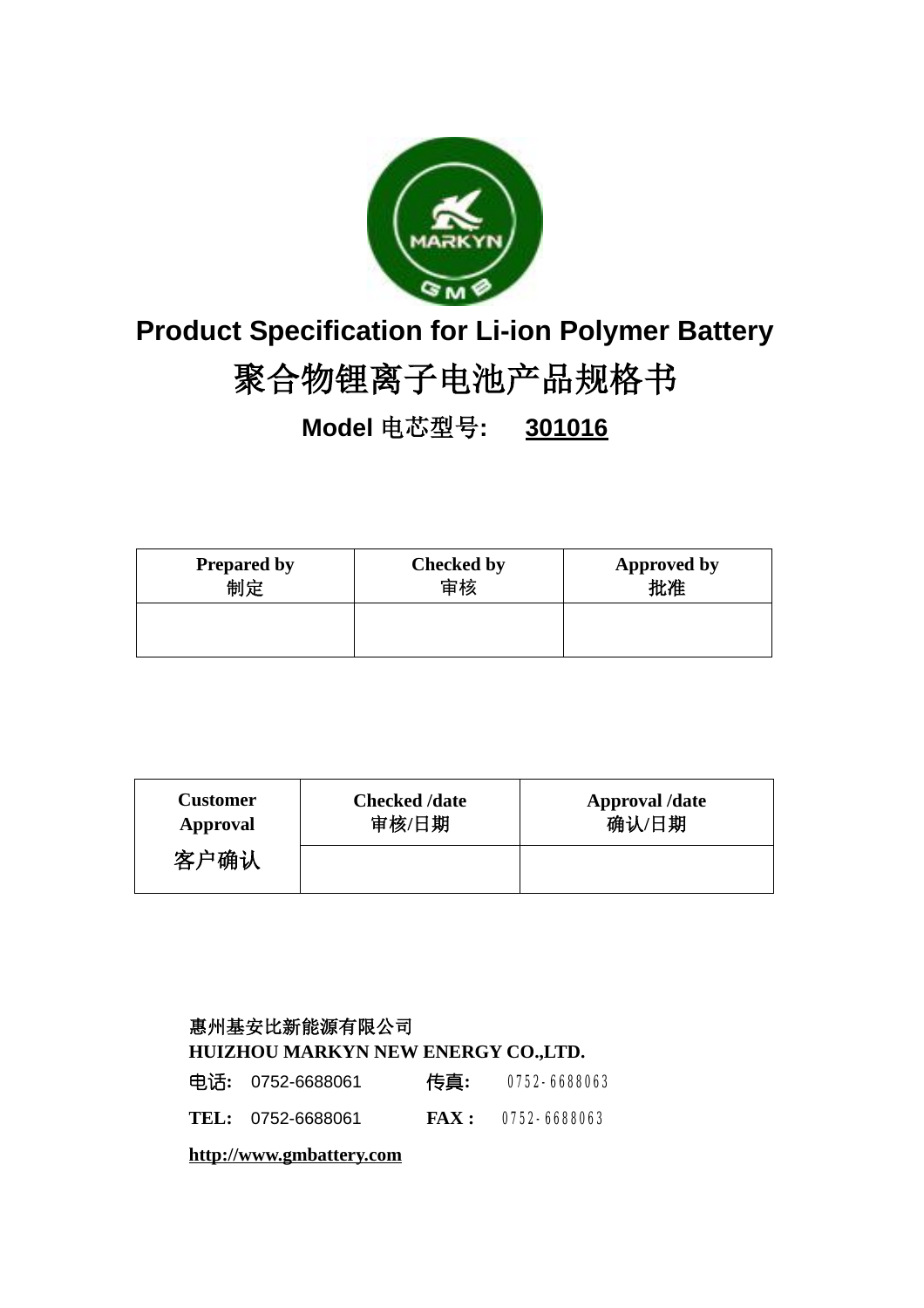

**Product Specification** 

# **SPECIFICATION AMENDMENT RECORDS**

# **规格书变更记录**

| Edition       | Description | Date       | Approved  |
|---------------|-------------|------------|-----------|
| 版 本           | 述<br>描      | 日期         | 审 核       |
| $\mathsf{A}0$ |             | 2015-01-13 | Tang zhou |
|               |             |            |           |
|               |             |            |           |
|               |             |            |           |
|               |             |            |           |
|               |             |            |           |
|               |             |            |           |
|               |             |            |           |
|               |             |            |           |
|               |             |            |           |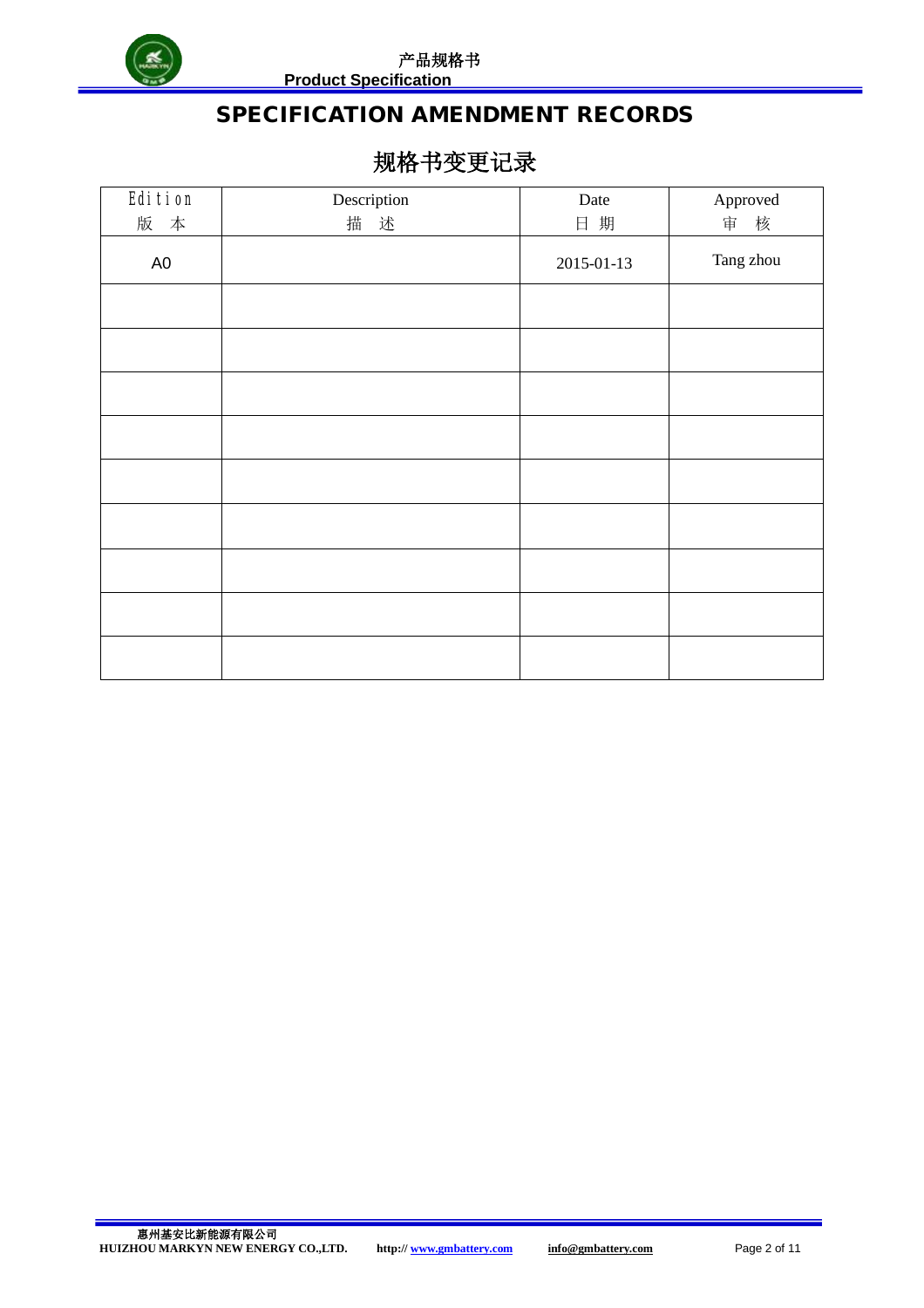

# **1. Scope 适用范围:**

This document describes the Product Specification of the Li-Polymer Rechargeable Battery supplied by Huizhou Markyn New Energy Co., LTD.

本规格书描述了惠州基安比新能源有限公司的可充电锂离子聚合物电池的产品性能指标。

## **2. Description 说明**

## **2.1 Description: Li-Polymer Battery**

 **类型:锂离子聚合物电池**

## **2.2 Model: 301016**

型号:301016

# **3. Specification 产品规格**

## **3.1 Basic Performance 基本性能**

| No.            | Item                                | Spec                                                                                                                                                                          | <b>Note</b>               |
|----------------|-------------------------------------|-------------------------------------------------------------------------------------------------------------------------------------------------------------------------------|---------------------------|
| 序号             | 项目                                  | 特性                                                                                                                                                                            | 备注                        |
| 1              | Nominal Capacity<br>容量              | ≥25mAh@ 0.2C<br>Discharge(放电)<br>Min≥23mAh                                                                                                                                    | 0.2Crate, 3.0V<br>cut-off |
| $\overline{2}$ | Nominal Voltage<br>标称电压             | 3.7V                                                                                                                                                                          |                           |
| 3              | <b>MAX Charge Voltage</b><br>充电限制电压 | 4.2V                                                                                                                                                                          |                           |
| $\overline{4}$ | DischargeCut-Off Voltage<br>放电截止电压  | 3.0V                                                                                                                                                                          |                           |
| 5              | Charge current<br>充电电流              | 0.2C<br>标准充电 Standard charge:<br>快速充电 Rapid charge:<br>0.5C                                                                                                                   |                           |
| 6              | Standard charging<br>标准充电           | 0.2C 恒流充电至 4.2V, 再 4.2V 恒压充<br>电至充电电流≤0.02C<br>0.2C CC (constant current) charge to<br>4.2V, then 4.2V CV(constant voltage)<br>charge till charge current decline to<br>0.02C |                           |
| 7              | <b>Discharge Current</b><br>放电电流    | Standard Discharge: 0.5C<br>标准放电电流: 0.5C<br>Max Discharge: 1C<br>最大放电电流: 1C                                                                                                   |                           |
| 8              | Storage temperature<br>储存温度         | 1 month 1 个月: -10~45℃<br>6 month 6 个月: -10~35℃<br>20 $±5$ $°C$<br>is recommend long<br>term<br>storage temperature<br>推荐长期储存温度 20±5℃                                          |                           |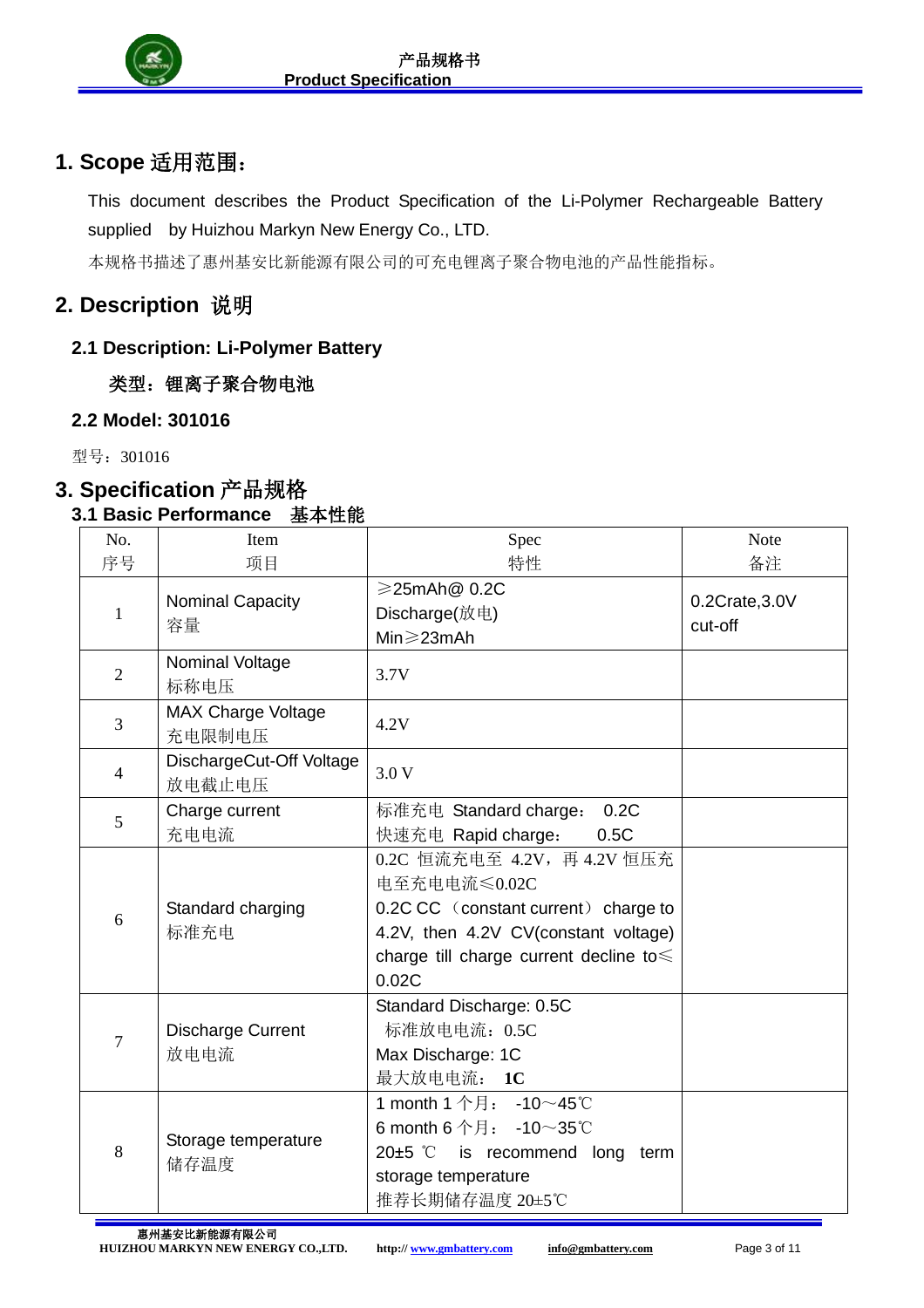|    |                               | 产品规格书<br><b>Product Specification</b>                                               |                                                    |
|----|-------------------------------|-------------------------------------------------------------------------------------|----------------------------------------------------|
| 9  | Weight                        | Approx: 1.8g                                                                        |                                                    |
|    | 重量                            | 约:<br>1.8g                                                                          |                                                    |
| 10 | Operating temperature<br>工作温度 | Charging 充电: $0 \sim +45$ ℃, 湿度 ≤<br>85%RH<br>Discharge 放电: -10~+60 ℃, 湿度≤<br>85%RH | 禁止 0 度以下充电<br>$<$ 0°CCharge shall<br>be prohibited |
| 11 | Cell Voltage<br>电池出货电压        | $3.8 \sim 4.00V$                                                                    | As of shipment<br>运输                               |

## **4. Battery Cell Performance Criteria 电芯性能标准**

4.1 Standard testing environment 标准测试环境

Unless specifically stated otherwise, tests must be done within one month of delivery and the number of charging-recharging cycles is fewer than 5. The following is test conditions:

Test conditions:

Ambient Temperature: 23ºC ± 2ºC

Ambient Humidity: 65±20%RH

除非另有说明,测试应在电池出货的 1 个月内进行,且充放电循环的次数少于 5 次。本产品规格书 中的所有测试均在以下环境条件下进行:

温度: 23℃ ± 2℃

湿度: 65±20%RH

## **4.2 Electrical Characteristics 主要电性能**

| N <sub>O</sub> | <b>Item</b>                         | <b>Test Method</b>                                                                                                                                            | Criterion                                                                                                                                              |
|----------------|-------------------------------------|---------------------------------------------------------------------------------------------------------------------------------------------------------------|--------------------------------------------------------------------------------------------------------------------------------------------------------|
| 序号             | 项目                                  | 测试方法                                                                                                                                                          | 性能标准                                                                                                                                                   |
| 1              | Visual<br>inspection<br>外观          | visual inspection<br>目测                                                                                                                                       | Not allowing any visual defects<br>which will affect the electronic<br>characteristics, such as leakage<br>and damage.<br>不允许有影响电芯性能的外观缺陷,<br>诸如泄漏、损坏等 |
| 2              | <b>Battery</b><br>Dimension<br>电池尺寸 | <b>Digital Calipers</b><br>数显卡尺                                                                                                                               | Length 长度: 16.0mm Max<br>Width 宽度: 10.5mm Max<br>Thickness 厚度: 3.0mm Max                                                                               |
| 3              | <b>Initial</b><br>Impedance<br>初始内阻 | Internal resistance measured at AC<br>1KHz after 50-60% charge<br>半电状态下, 测量其 AC 1KHz 下的交流<br>阻抗                                                               | ≤1000mΩ                                                                                                                                                |
| $\overline{4}$ | Rated<br>Capacity<br>初始放电容<br>量     | The capacity means the discharge<br>capacity of the cell, which is measured<br>with discharge current of 0.2C with 3.0V<br>cut-off voltage after the standard | $\geq$ 23mAh                                                                                                                                           |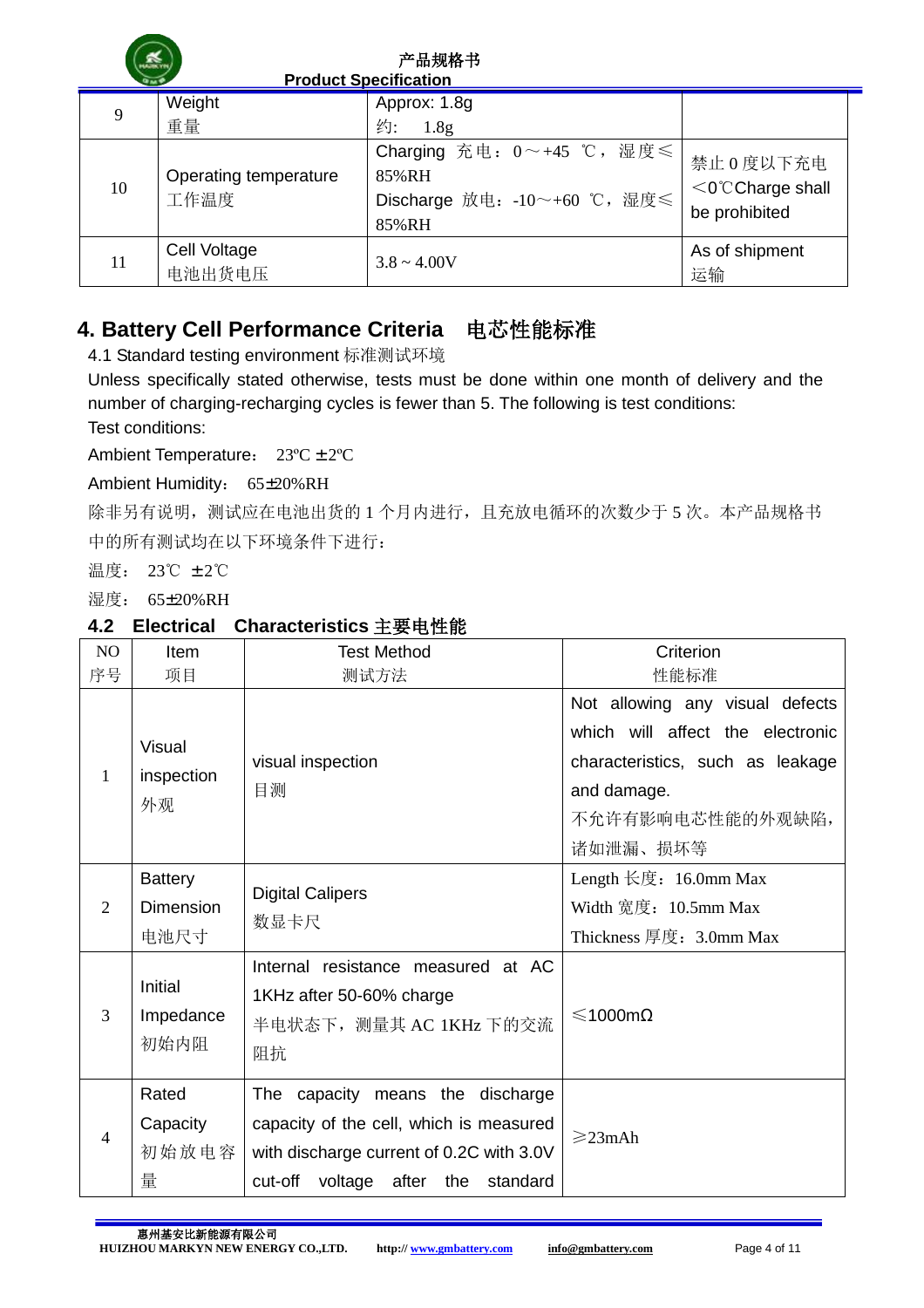|                |                                   | <b>Product Specification</b>                                            |                                      |
|----------------|-----------------------------------|-------------------------------------------------------------------------|--------------------------------------|
|                |                                   | charge.                                                                 |                                      |
|                |                                   | 该容量是指标准充电后, 0.2C 放电至                                                    |                                      |
|                |                                   | 3.0V 截止电压所放出的容量。                                                        |                                      |
|                |                                   | Test condition:                                                         |                                      |
|                |                                   | Charge: 0.5C to 4.2V                                                    |                                      |
|                |                                   | Discharge: 0.5C to 3.0V                                                 |                                      |
|                |                                   | When the discharge capacity reduced to                                  |                                      |
|                |                                   | 70% of rated                                                            |                                      |
| 5              | Cycle Life                        | capacity, Stop testing                                                  | The cycle times is not less than 300 |
|                | 循环寿命                              | 测试条件:                                                                   | 循环次数不小于300次                          |
|                |                                   | 充电: 0.5C 充电到 4.2V                                                       |                                      |
|                |                                   | 放电: 0.5C 放电到 3.0V                                                       |                                      |
|                |                                   | 当放电容量降至额定容量的 70%时, 停止                                                   |                                      |
|                |                                   | 测试。                                                                     |                                      |
|                |                                   | A charged battery is placed in an oven                                  |                                      |
|                | High<br>Temperature<br>高温放电容<br>量 | for 2 hours at 55°C±2°C, then discharged                                |                                      |
|                |                                   | at a 0.2C current to the termination Discharge 90 percent of the        |                                      |
| 6              |                                   | voltage.                                                                | original capacity.                   |
|                |                                   | 在 55℃±2℃条件下, 将标准充电后的电 可放出初始容量的 90%                                      |                                      |
|                |                                   | 芯放入高温箱中 2h 后, 再以 0.2C 电流放                                               |                                      |
|                |                                   | 电至终止电压。                                                                 |                                      |
|                |                                   | A charged battery is placed in a thermal                                |                                      |
|                |                                   | chamber for 4 hours at -10°C±2°C; then                                  |                                      |
|                | Low                               | discharged at 0.2C to the termination Discharge 60 percent of the       |                                      |
| $\overline{7}$ | Temperature                       | voltage.                                                                | original capacity.                   |
|                | 低温性能                              | 在-10℃±2℃条件下, 将标准充电后的电 可放出初始容量的 60% (-10℃) 以上                            |                                      |
|                |                                   | 芯放入低温箱中 4h 后, 再以 0.2C 电流放                                               |                                      |
|                |                                   | 电至终止电压。                                                                 |                                      |
|                |                                   | After the standard charging, storied the                                |                                      |
|                |                                   | cells under the condition as $20\pm5$ °C for                            |                                      |
| 8              | Electricity                       | 30 days, then measured the capacity with Remaining capacity $\geq 85\%$ |                                      |
|                | maintenance                       | 0.2C till 3.0V                                                          | 剩余容量 ≥85%                            |
|                | 荷电保持                              | 标准充电后, 在 20±5 ℃ 条件下贮存 30                                                |                                      |
|                |                                   | 天, 再以 0.2C 放电至 3.0V 所放出的容量。                                             |                                      |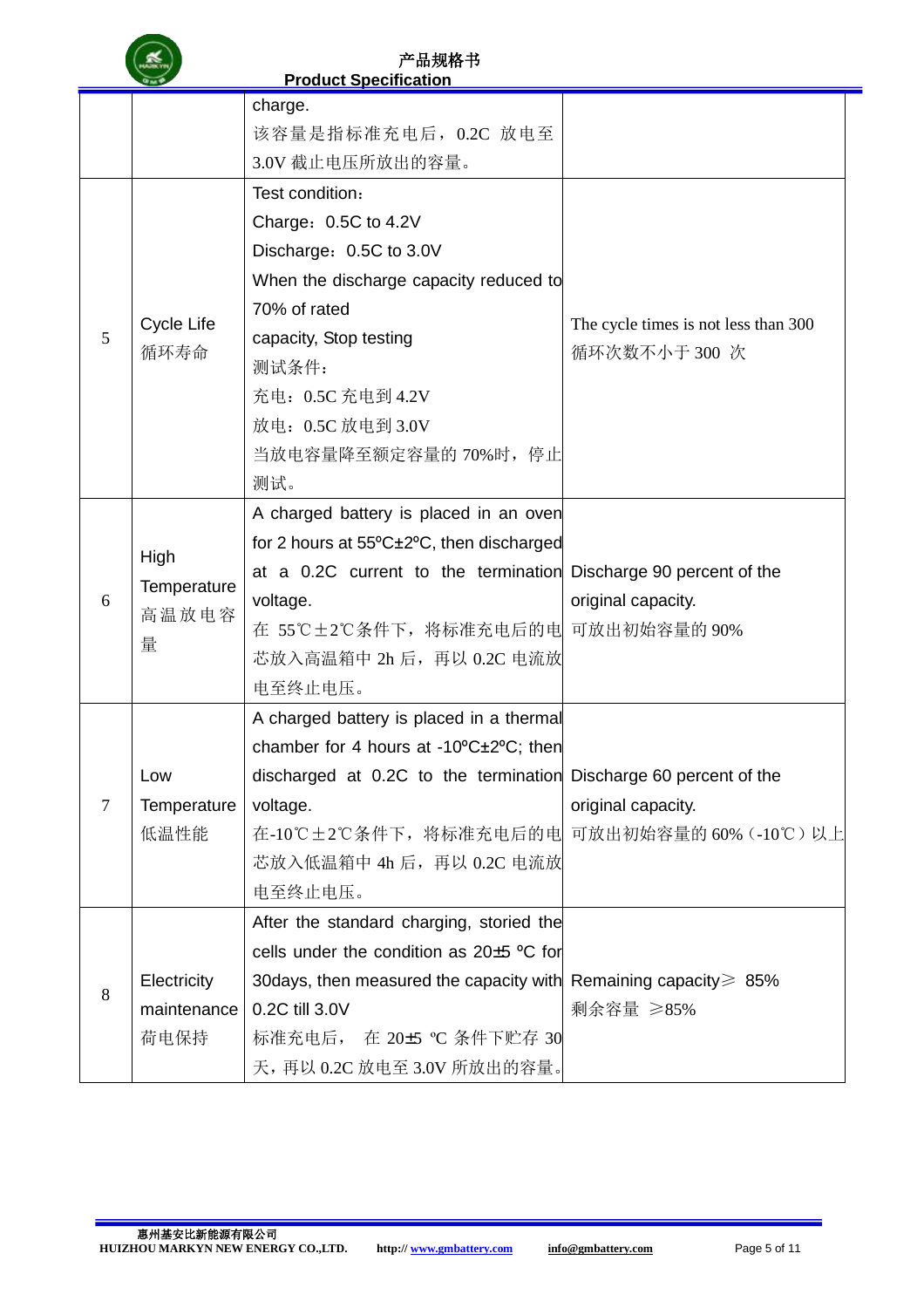

## **4.3** Environment Characteristics 环境性能

| NO | Item                                                                | <b>Test Method</b>                                                                                                                                                                                                                                                                                                                                                                                                                                                                        | Criterion                                                                                                                                  |
|----|---------------------------------------------------------------------|-------------------------------------------------------------------------------------------------------------------------------------------------------------------------------------------------------------------------------------------------------------------------------------------------------------------------------------------------------------------------------------------------------------------------------------------------------------------------------------------|--------------------------------------------------------------------------------------------------------------------------------------------|
| 序  | 项目                                                                  | 测试方法                                                                                                                                                                                                                                                                                                                                                                                                                                                                                      | 性能标准                                                                                                                                       |
| 号  |                                                                     |                                                                                                                                                                                                                                                                                                                                                                                                                                                                                           |                                                                                                                                            |
| 1  | Constant<br>temperature<br>and<br>constant humidity<br>test<br>恒定湿热 | After<br>Standard<br>Charging,<br>test<br>condition:<br>Temperature: $40\pm2\degree$<br>Relative Humidity: 90~95%RH<br>Storage Time: 48 hours<br>Then return to room temperature for 2<br>hours, Then 1C discharged to ending<br>voltage<br>标准充电后, 测试条件如下:<br>温度: 40±2℃<br>相对湿度: 90~95%<br>放置时间: 48小时<br>电芯取出在室温下放置2小时,然后以1C                                                                                                                                                              | No explosion, no fire, no<br>leakage. Discharging capacity is<br>not less than 60% original<br>capacity<br>不起火、不爆炸、不泄漏。<br>放电容量不低于初始容量的60% |
| 2  | <b>Vibration test</b><br>振动                                         | 电流放电至终止电压。<br>After Standard Charging, fixed the cell<br>to vibration table, then subjected to<br>vibration test for 30 minutes per axis of<br>XYZ axes. Frequency rate :1 oct/min<br>Vibration frequency: 10Hz-30Hz<br>Excursion(single amplitude): 0.38mm<br>Vibration frequency: 30Hz-55Hz<br>Excursion(single amplitude): 0.19mm<br>电芯标准充电后, 固定在振动台上, 然后<br>沿 XYZ 每个坐标方向振动 30 分钟<br>扫频速率: 1 oct/min<br>振动频率: 10Hz-30Hz<br>位移幅值 (单振幅): 0.38mm<br>振动频率: 30Hz-55Hz<br>位移幅值 (单振幅): 0.19mm | explosion,<br>fire,<br>No<br>no<br>no<br>leakage<br>不起火、不爆炸,不泄漏。                                                                           |
| 3  | <b>Drop Test</b><br>跌落测试                                            | A charged battery is dropped from a<br>height of 1 meter two times onto a<br>concrete surface.<br>标准充电后, 将电芯 2 次从 1 米的高度跌<br>落至混凝土地面。                                                                                                                                                                                                                                                                                                                                                     | explosion,<br>no fire,<br>No l<br>no<br>leakage.<br>不起火、不爆炸,不泄漏。                                                                           |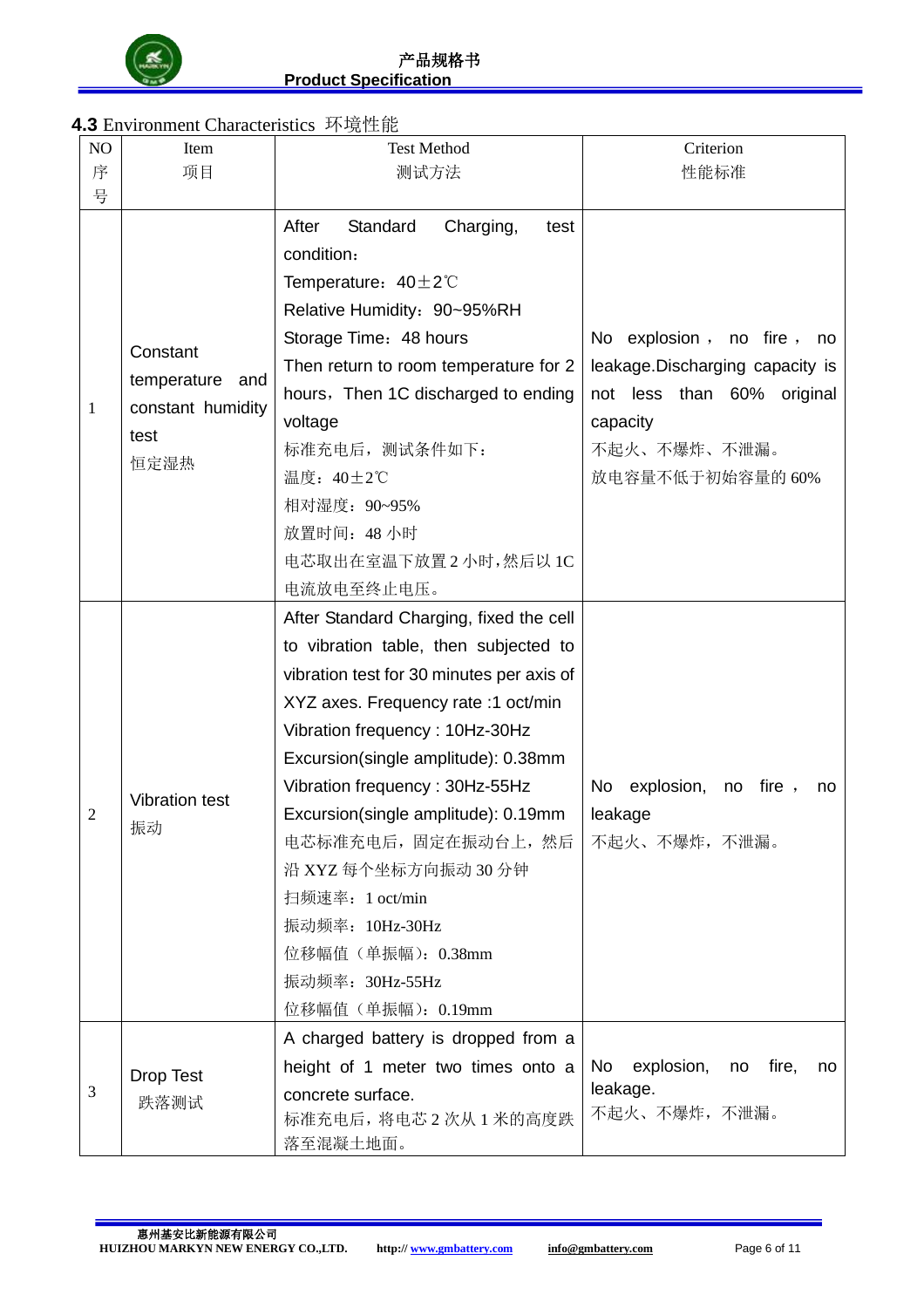

## **4.4** Safety Characteristics 安全性能

| NO<br>序<br>号   | <b>Item</b><br>项目                                                              | <b>Method</b><br>测试方法                                                                                                                                                                                                                                                                                                                                              | <b>Criterion</b><br><b>Test</b><br>性能指标           |  |  |
|----------------|--------------------------------------------------------------------------------|--------------------------------------------------------------------------------------------------------------------------------------------------------------------------------------------------------------------------------------------------------------------------------------------------------------------------------------------------------------------|---------------------------------------------------|--|--|
| 1              | Overcharge<br>test<br>过充电性能                                                    | Discharge: 1C to 3.0V<br>Charge: 3C to 4.6V<br>Stop the test when the surface temperature of the cell decays<br>to about 20% from the maximum or continuous charging time<br>up to 7 hours.<br>放电: 1C 放电至 3.0V<br>充电: 3C 充电至 4.6V<br>电芯表面温度比峰值低约 20%,或者持续充电时间达到 7 小时后<br>停止测试                                                                                      | No<br>explosion,<br>no fire<br>不起火、不爆<br>炸        |  |  |
| $\mathfrak{2}$ | Short-circuit<br>test<br>短路                                                    | After Standard Charging, Short circuit the positive and<br>negative, and the resistance of copper wire is not more than<br>$80 \text{m}\Omega$ , Stop the test when the surface temperature of the cell<br>decays to about 20% from the maximum or short time reachs<br>24 hours.<br>标准充电后, 使用总内阻不大于 80mΩ 的导线短路正负极, 当电芯<br>表面温度比峰值低约 20%, 或者短接时间达到 24 小时后停止测<br>试。 | <b>No</b><br>explosion,<br>no fire<br>不起火、不爆<br>炸 |  |  |
| 3              | Thermal test<br>热冲击                                                            | Put cell into an hot box, test condition:<br>Temperature Rate : $5\pm2$ /min $°C$<br>Ending temperature :130 $\pm$ 2 °C<br>Keep temperature for 30 minutes, Then stop testing.<br>将电芯放置于热箱中, 测试条件如下:<br>升温速率: 5±2/min ℃<br>保持此温度 30min, 然后停止测试。<br>终止温度: 130 ±2 ℃                                                                                                  | <b>No</b><br>explosion,<br>no fire<br>不起火、不爆<br>炸 |  |  |
|                | Note: Above testing of safe characteristics must be with protective equipment. |                                                                                                                                                                                                                                                                                                                                                                    |                                                   |  |  |

备注:以上安全性能实验应在有保护措施的条件下进行。

## **5. Storage and others 贮存及其它事项**

5.1 Longterm Storage 长期贮存

If the cell is to be stored for 3 months or longer it should be held in a dry and cool environment. Voltage during storage needs to me maintained between 3.6V~3.9V and the storage conditions are the same as  $20\pm5^{\circ}$ C.

长期贮存的电池(超过 3 个月)须置于干燥凉爽处,储存电压应保持在 3.6~3.9V,且储存要求为 20±5℃ 5.2 Any issues not covered in this specification should be discussed between the customer and GMB.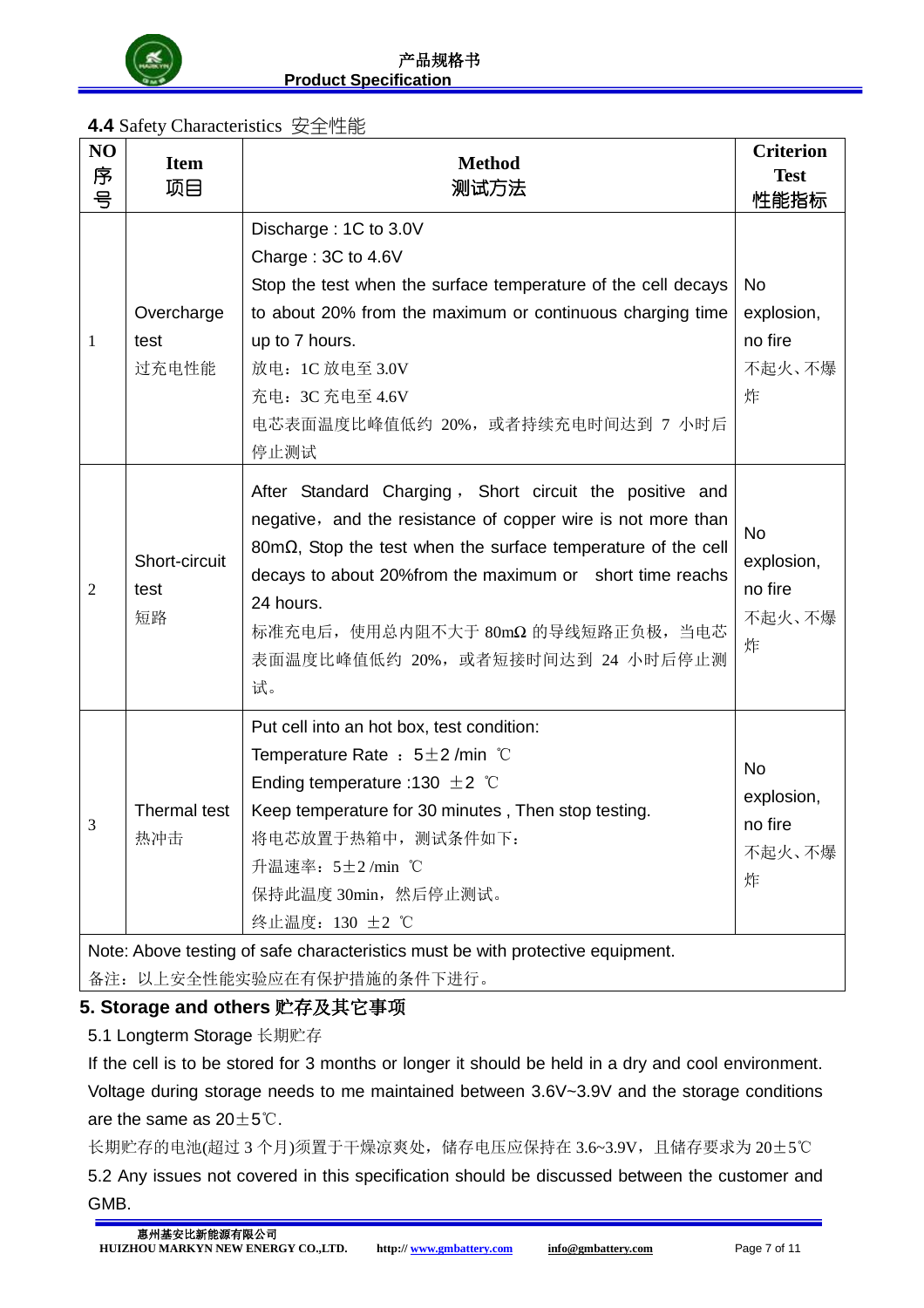

**Product Specification** 

本说明书中未提及的任何事项,须经双方协商确定。

## **6. Warranty 保质期**

Warranty period for this product is 6 months starting from the data that the batteries are shipped out from GMB factory (the printing date on the cell).

产品保质期为 6 个月, 自出厂日期(喷码)开始算起。

## **7.Drawing**

7.1 Assembly diagram (not to scale)

装配尺寸图(未按比例)

#### Model:301016

#### Unit:mm

Battery size 电芯尺寸:



#### **8 . Warnings and cautions 警告及注意事项**

Warning :Danger warning (it should be described in manual or instruction for users, indicated especially) to prevent the possibility of the battery from leaking, heating, explosion. Please observe the following precautions:

危险警告:(应在使用说明手册或说明书中,特别注明)为防止电池可能发生泄漏,发热,爆炸, 请注意以下预防措施:

#### Do not disassemble or modify the battery.

严禁拆解或者修理电池。

#### Keep the battery away from children.

将电池放置在远离儿童的地方。

#### Do no touch a leaked battery directly.

严禁直接接触泄露的电池。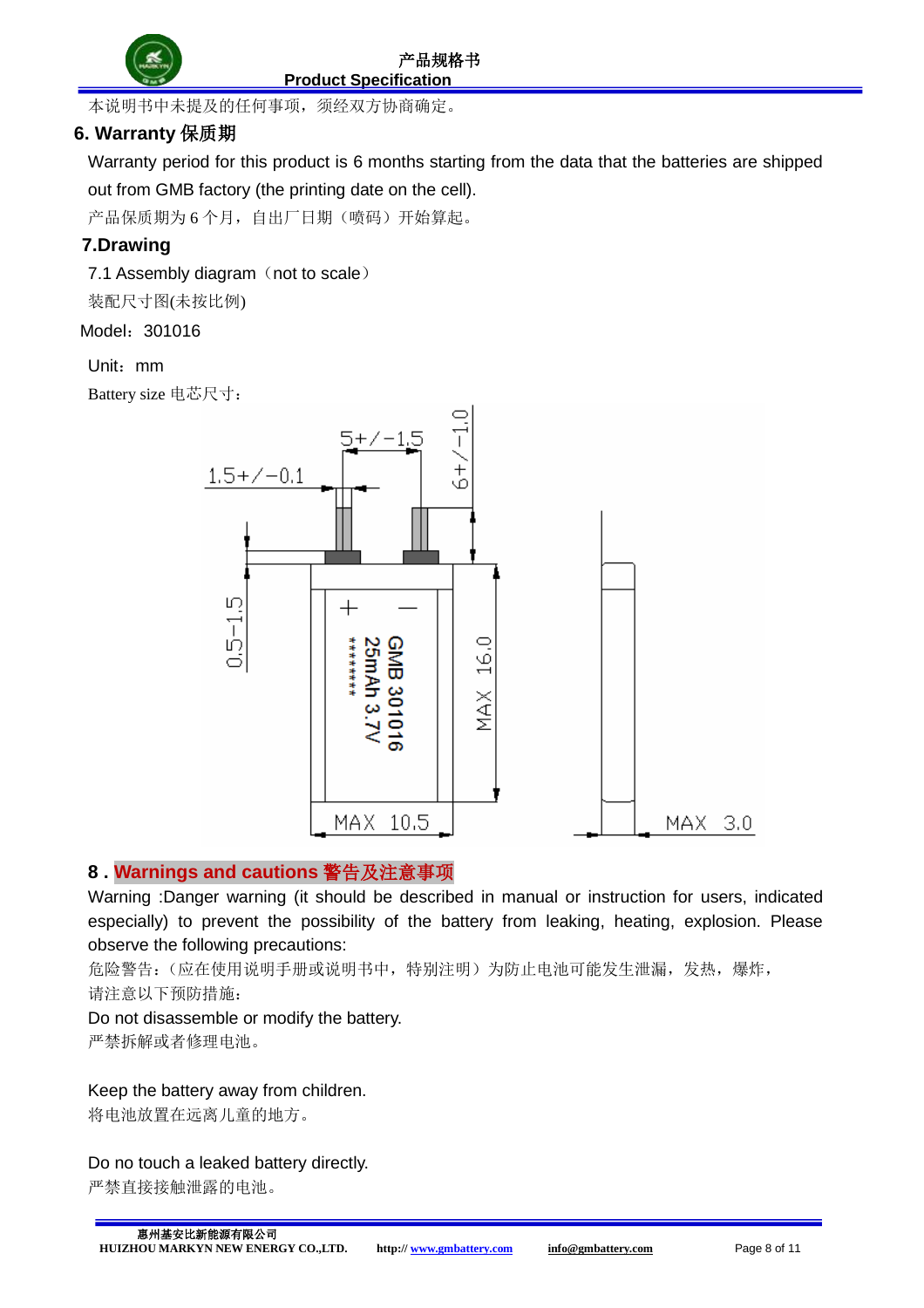

Do not use the battery with defect such as conspicuous damage or deformation. 严禁使用有明显的损伤或者变形等缺陷的电池。

Do not reverse the positive (+) and negative (-) terminals. 严禁将电池的正极(+)和负极(-)端子颠倒操作。

When recharging, use the battery charger specifically for that purpose.

必须使用为该电池专用配套的充电器充电。

Do not use or leave the battery near a heat source such as fire or heater. 严禁在明火或者其它热源附近使用电池,严禁将电池放在明火或者其它热源附近。

Do not short-circuit the battery by directly connecting the positive (+) and negative (-) terminals with metal objects such as wire.

严禁采用电线等金属物品直接短路电池的正极(+)和负极(-)端子。

Do not transport or store the battery with metal objects such as necklaces, hairpins etc. 严禁将电池和项链、发夹等金属物品一起运输或者一起存放。

Do not strike or throw the battery against hard surface. 严禁对着坚硬的表面敲击或者扔电池。

Do not directly solder the battery and pierce the battery with a nail or other sharp object. 严禁直接焊接电池,严禁使用钉子或者其它尖锐物刺穿电池。

Do not immerse the battery in water or seawater, and keep the battery in a cool dry environment during stands by period.

严禁将电池浸入水或者盐水中,不使用时请将电池保存在凉爽干燥的环境中。

Do not connect the battery to an electrical outlet. 严禁将电池和电源插座直接连接。

Do not dispose the battery in fire or heat.

严禁将电池投入火中或者热源中。

Do not use lithium ion battery and others different lithium polymer battery model in mixture 禁止与液态锂离子或不同型号的聚合物锂电池混合使用

Prohibition of use of damaged cells. 禁止使用已损坏的电芯

Don't bend or fold sealing edge. Don't open or deform folding edge Don't fillet the end of the folding edge.

禁止弯折顶封边,禁止打开或破坏折边,禁止导折电芯折边底部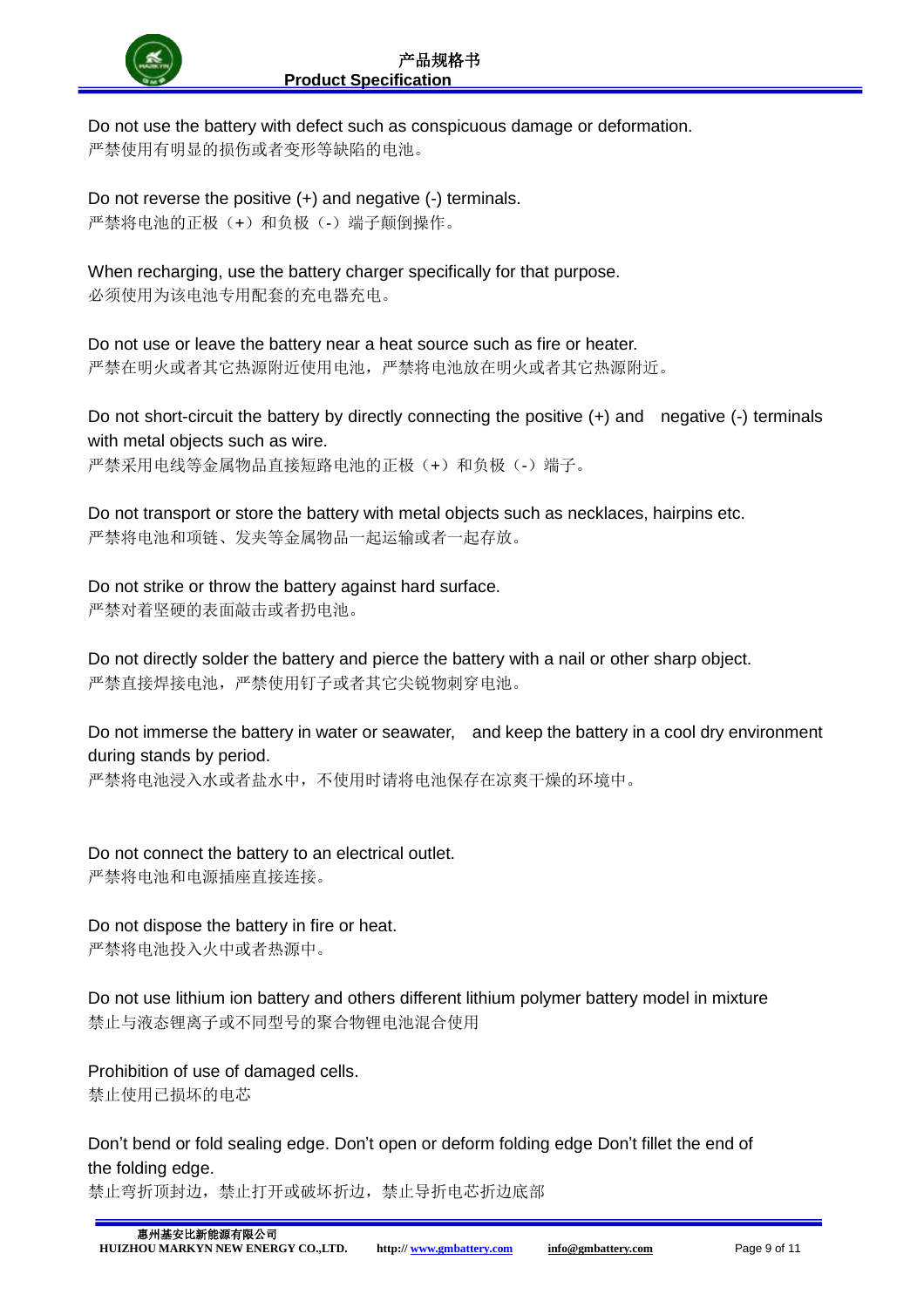

Battery pack designing and packing Prohibition injury batteries. 电池外壳设计和包装禁止损伤电池。

#### Cautions 注意事项

Please read the specific charger manual before usage. 使用前请阅读具体的电池充电器说明书。

We suggest that using point welding to connect electrode and PCB is well, soldering or other welding method with long time heating electrode can make the battery leakage or sealing failure. 建议客户采用电阻焊的方式连接电极与保护电路,锡焊或其它长时间加热电极的焊接方式会导致电池密 封的破坏。

Unless otherwise specified, the standard test temperature of the battery should be  $23\pm 2$  °C. 如无特殊说明,电池的标准测试环境温度要求为 23±2℃。

In case of long time storage(more than 3 months), the battery should be in a low humidity, no corrosive gas area and at  $20±5^{\circ}$  at half charged stage. 电池长期储存 (3 个月以上) 情况下, 应半充电状态储存在低湿度且不含腐蚀性气体的环境中, 温 度 20±5℃。

Charge the battery at operating temperature range of 0~45℃,the cycle life of the battery will be shortened when charged at low temperatures.

请在 0~45℃温度范围内对电池充电,过低的温度条件下充电会缩短电池的循环寿命。

Discharge the battery at operating temperature range of  $-10 \sim 60^{\circ}$ C. 请在-10~60℃温度范围内对电池放电。

Do not use or leave the battery at very high temperature (for example, at strong direct sunlight or in a vehicle in extremely hot weather).Otherwise, it can overheat or fire or its performance will be degenerate and its service life will be shortened.

不要在非常高温(如阳光直射或者高温的车辆内)的环境下使用或者放置电池,否则电池会过热、起火 或者性能会退化,使用寿命会缩短。

Do not use the battery in a location where static electricity is rich, otherwise, the safety devicesmay be damaged,causing a harmful situation.

请不要在静电量大的地方使用电池,否则安全装置会被破坏,造成危险。

In case the electrolyte get into the eyes due to the leakage of battery ,do not rub the eyes, rinse the eyes with clean running water, and seek medical attention immediately .Otherwise, it may injure eyes or cause a loss of sight.

如果因电池电解液泄漏进入眼睛,请不要揉眼睛,用干净的自来水冲洗眼睛,并立即就医。否则,可能 会损害眼睛或导致失明。

If the battery gives off an odor, generates heat, becomes discolored or deformed, or in any way appear abnormal during use ,recharging or storage ,immediately remove it from the device or